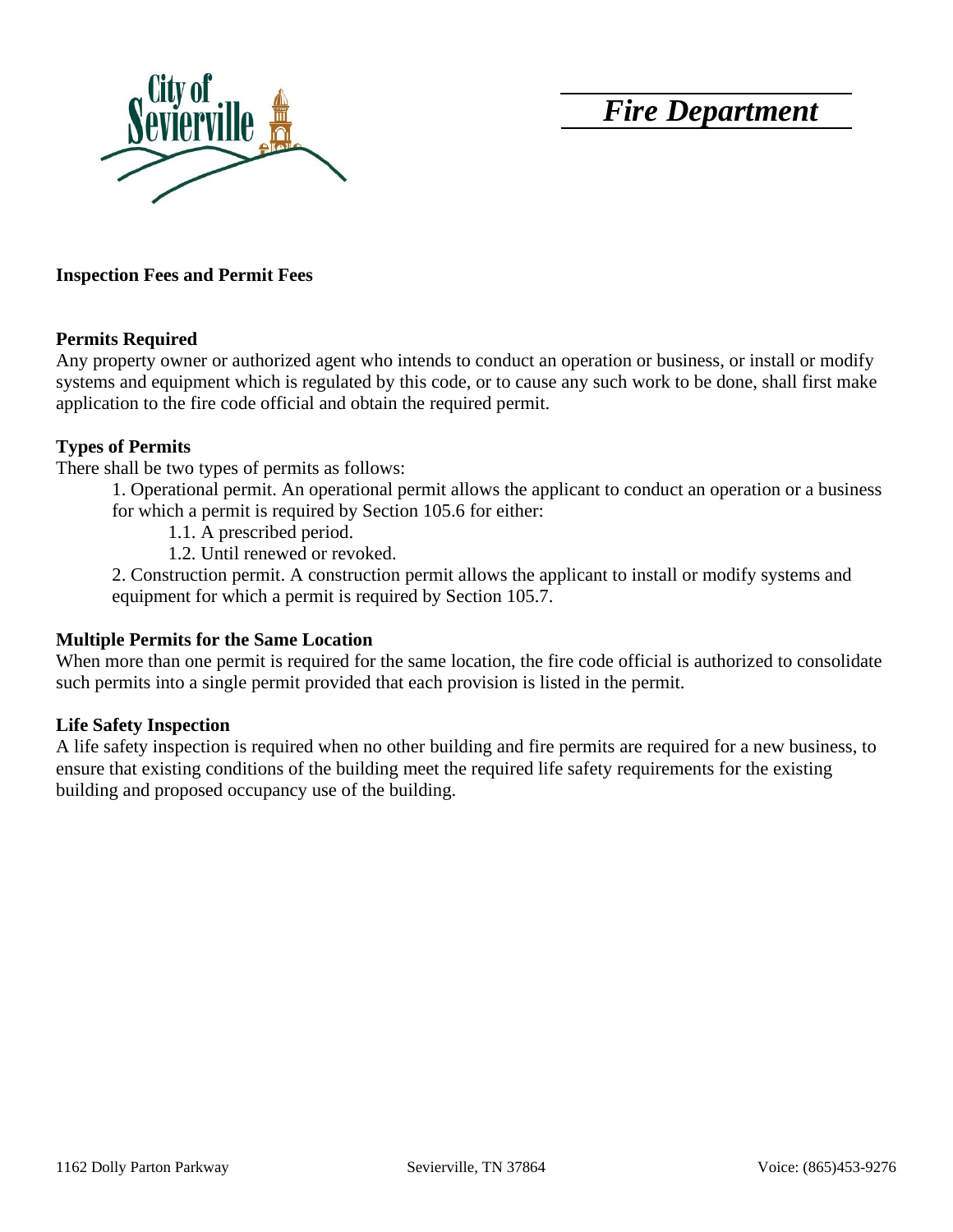# **Required Operational Permits**

The fire code official is authorized to issue operational permits for the operations set forth in Sections 105.6.1 through 105.6.46.

## **Aerosol Products**

An operational permit is required to manufacture, store or handle an aggregate quantity of Level 2 or Level 3 aerosol products in excess of 500 pounds (227 kg) net weight.

#### **Amusement Buildings**

An operational permit is required to operate a special amusement building.

#### **Aviation Facilities**

An operational permit is required to use a Group H or Group S occupancy for aircraft servicing or repair and aircraft fuel-servicing vehicles. Additional permits required by other sections of this code include, but are not limited to, hot work, hazardous materials and flammable or combustible finishes.

#### **Carnivals and Fairs**

An operational permit is required to conduct a carnival or fair.

#### **Cellulose Nitrate Film**

An operational permit is required to store, handle or use cellulose nitrate film in a Group A occupancy.

#### **Combustible Dust-Producing Operations**

An operational permit is required to operate a grain elevator, flour starch mill, feed mill, or a plant pulverizing aluminum, coal, cocoa, magnesium, spices or sugar, or other operations producing combustible dusts as defined in Chapter 2.

#### **Combustible Fibers**

An operational permit is required for the storage and handling of combustible fibers in quantities greater than 100 cubic feet (2.8 m3).

Exception: A permit is not required for agricultural storage.

## **Compressed Gases**

An operational permit is required for the storage, use or handling at normal temperature and pressure (NTP) of compressed gases in excess of the amounts listed in Table 105.6.8.

Exception: Vehicles equipped for and using compressed gas as a fuel for propelling the vehicle.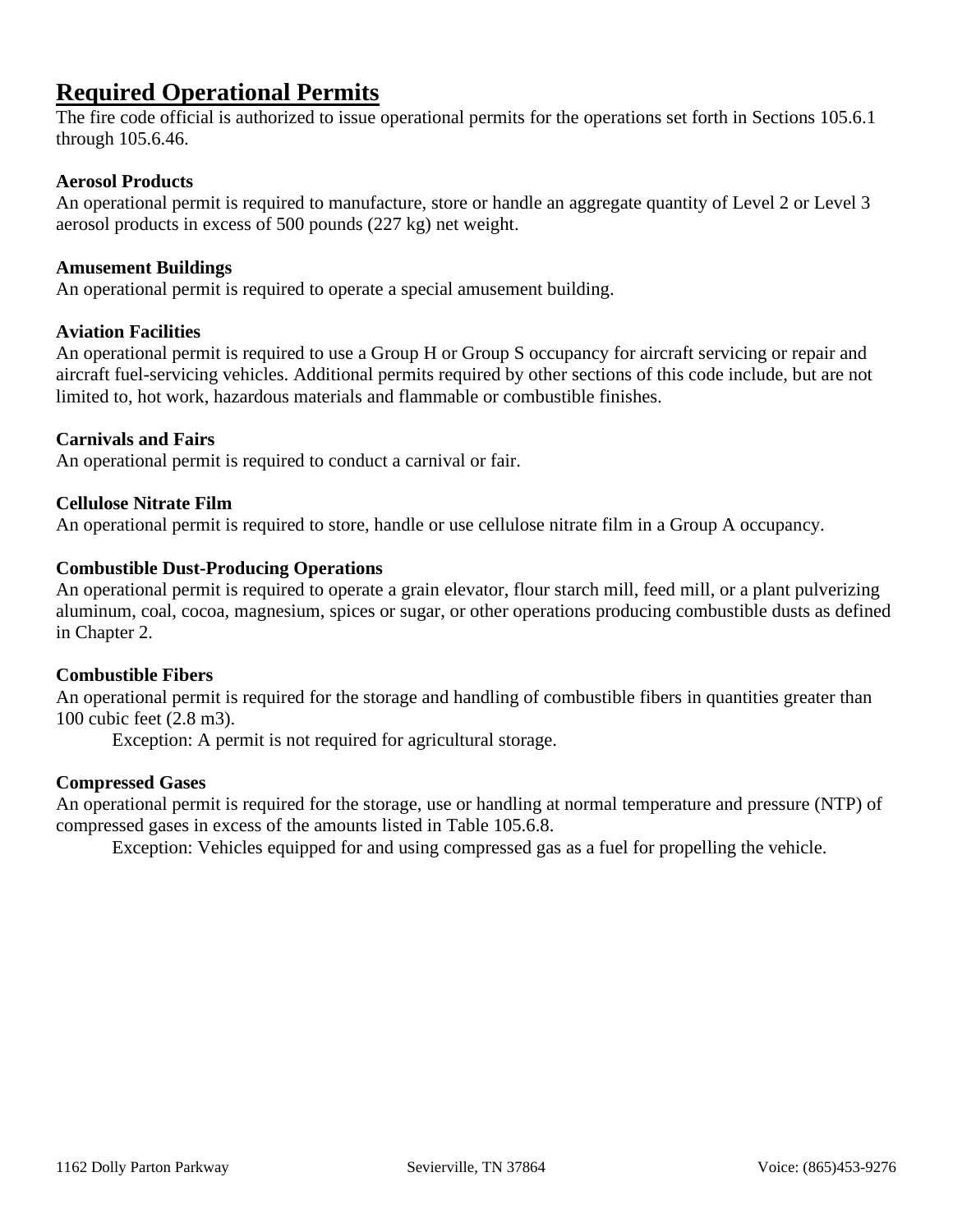#### TABLE 105.6.8 PERMIT AMOUNTS FOR COMPRESSED GASES

| <b>TYPE OF GAS</b>                                                   | <b>AMOUNT</b><br>(cubic feet at<br>NTP) |  |
|----------------------------------------------------------------------|-----------------------------------------|--|
| Corrosive                                                            | 200                                     |  |
| Flammable (except cryogenic fluids and liquefied petroleum<br>gases) | 200                                     |  |
| <b>Highly toxic</b>                                                  | Any Amount                              |  |
| Inert and simple asphyxiant                                          | 6,000                                   |  |
| Oxidizing (including oxygen)                                         | 504                                     |  |
| Pyrophoric                                                           | Any Amount                              |  |
| Toxic                                                                | Any Amount                              |  |

# **Covered and Open Mall Buildings**

An operational permit is required for:

- 1. The placement of retail fixtures and displays, concession equipment, displays of highly combustible goods and similar items in the mall.
- 2. The display of liquid- or gas-fired equipment in the mall.
- 3. The use of open-flame or flame-producing equipment in the mall.

# **Cryogenic Fluids**

An operational permit is required to produce, store, transport on site, use, handle or dispense cryogenic fluids in excess of the amounts listed in Table 105.6.10.

Exception: Permits are not required for vehicles equipped for and using cryogenic fluids as a fuel for propelling the vehicle or for refrigerating the lading.

#### TABLE 105.6.10

PERMIT AMOUNTS FOR CRYOGENIC FLUIDS

| <b>TYPE OF CRYOGENIC FLUID</b>                | <b>INSIDE</b><br><b>BUILDING</b><br>(gallons) | <b>OUTSIDE</b><br><b>BUILDING</b><br>(gallons) |
|-----------------------------------------------|-----------------------------------------------|------------------------------------------------|
| Flammable                                     | More than 1                                   | 60                                             |
| Inert                                         | 60                                            | 500                                            |
| Oxidizing (includes oxygen)                   | 10                                            | 50                                             |
| Physical or health hazard not indicated above | Any Amount                                    | Any Amount                                     |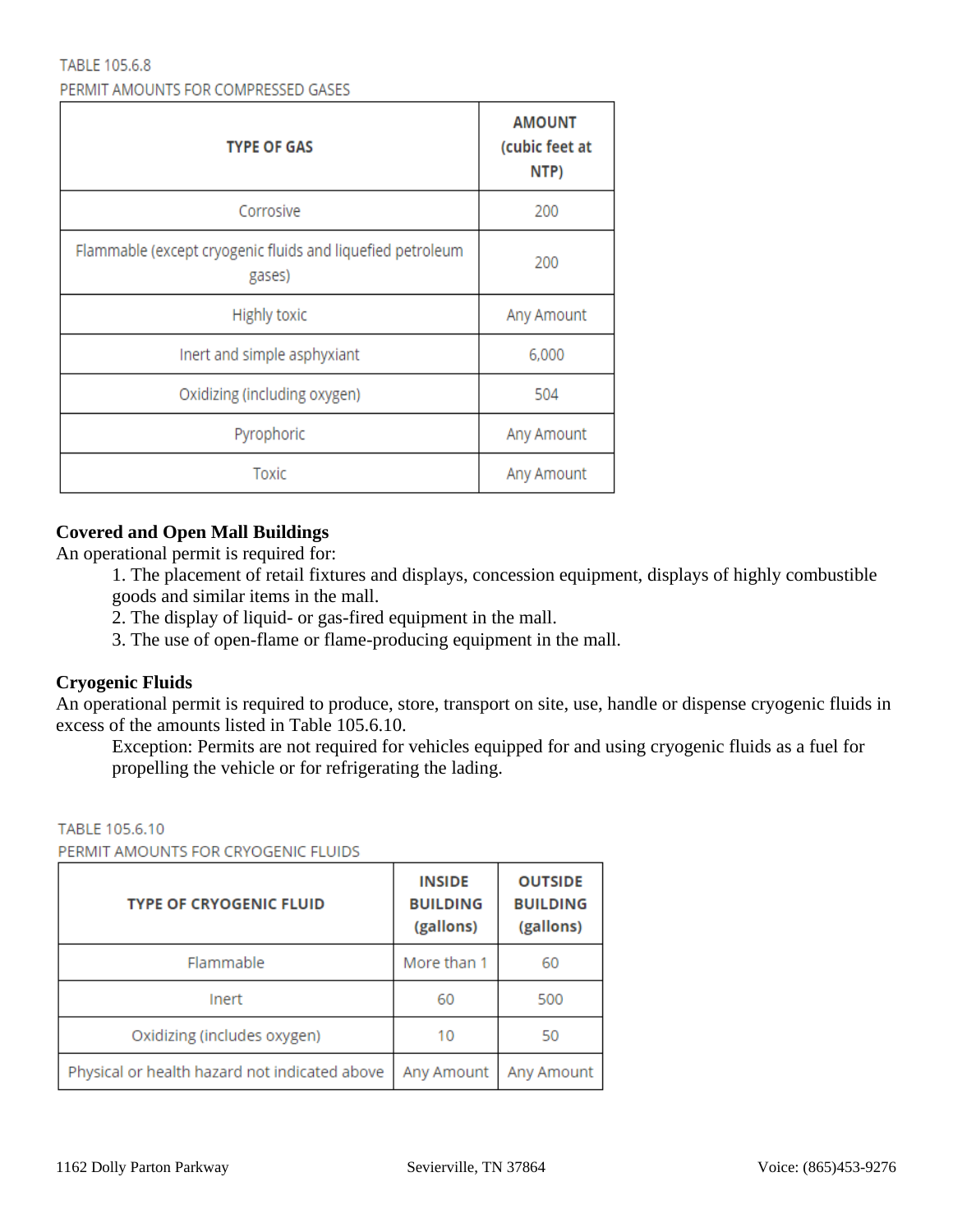# **Cutting and Welding**

An operational permit is required to conduct cutting or welding operations within the jurisdiction.

# **Dry Cleaning**

An operational permit is required to engage in the business of dry cleaning or to change to a more hazardous cleaning solvent used in existing dry cleaning equipment.

## **Exhibits and Trade Shows**

An operational permit is required to operate exhibits and trade shows.

# **Explosives**

An operational permit is required for the manufacture, storage, handling, sale or use of any quantity of explosives, explosive materials, fireworks or pyrotechnic special effects within the scope of Chapter 56. Exception: Storage in Group R-3 occupancies of smokeless propellant, black powder and small arms primers for personal use, not for resale and in accordance with Section 5606.

# **Fire Hydrants and Valves**

An operational permit is required to use or operate fire hydrants or valves intended for fire suppression purposes which are installed on water systems and accessible to a fire apparatus access road that is open to or generally used by the public.

Exception: A permit is not required for authorized employees of the water company that supplies the system or the fire department to use or operate fire hydrants or valves.

## **Flammable and Combustible Liquids**

An operational permit is required:

1. To use or operate a pipeline for the transportation within facilities of flammable or combustible liquids. This requirement shall not apply to the off-site transportation in pipelines regulated by the Department of Transportation (DOTn) nor does it apply to piping systems.

2. To store, handle or use Class I liquids in excess of 5 gallons (19 L) in a building or in excess of 10 gallons (37.9 L) outside of a building, except that a permit is not required for the following:

2.1. The storage or use of Class I liquids in the fuel tank of a motor vehicle, aircraft, motorboat, mobile power plant or mobile heating plant, unless such storage, in the opinion of the fire code official, would cause an unsafe condition.

2.2. The storage or use of paints, oils, varnishes or similar flammable mixtures when such liquids are stored for maintenance, painting or similar purposes for a period of not more than 30 days.

3. To store, handle or use Class II or Class IIIA liquids in excess of 25 gallons (95 L) in a building or in excess of 60 gallons (227 L) outside a building, except for fuel oil used in connection with oil-burning equipment.

4. To store, handle or use Class IIIB liquids in tanks or portable tanks for fueling motor vehicles at motor fuel-dispensing facilities or where connected to fuel-burning equipment.

Exception: Fuel oil and used motor oil used for space heating or water heating.

5. To remove Class I or II liquids from an underground storage tank used for fueling motor vehicles by any means other than the approved, stationary on-site pumps normally used for dispensing purposes. 6. To operate tank vehicles, equipment, tanks, plants, terminals, wells, fuel-dispensing stations, refineries, distilleries and similar facilities where flammable and combustible liquids are produced, processed, transported, stored, dispensed or used.

7. To place temporarily out of service (for more than 90 days) an underground, protected above-ground or above-ground flammable or combustible liquid tank.

8. To change the type of contents stored in a flammable or combustible liquid tank to a material that poses a greater hazard than that for which the tank was designed and constructed.

9. To manufacture, process, blend or refine flammable or combustible liquids.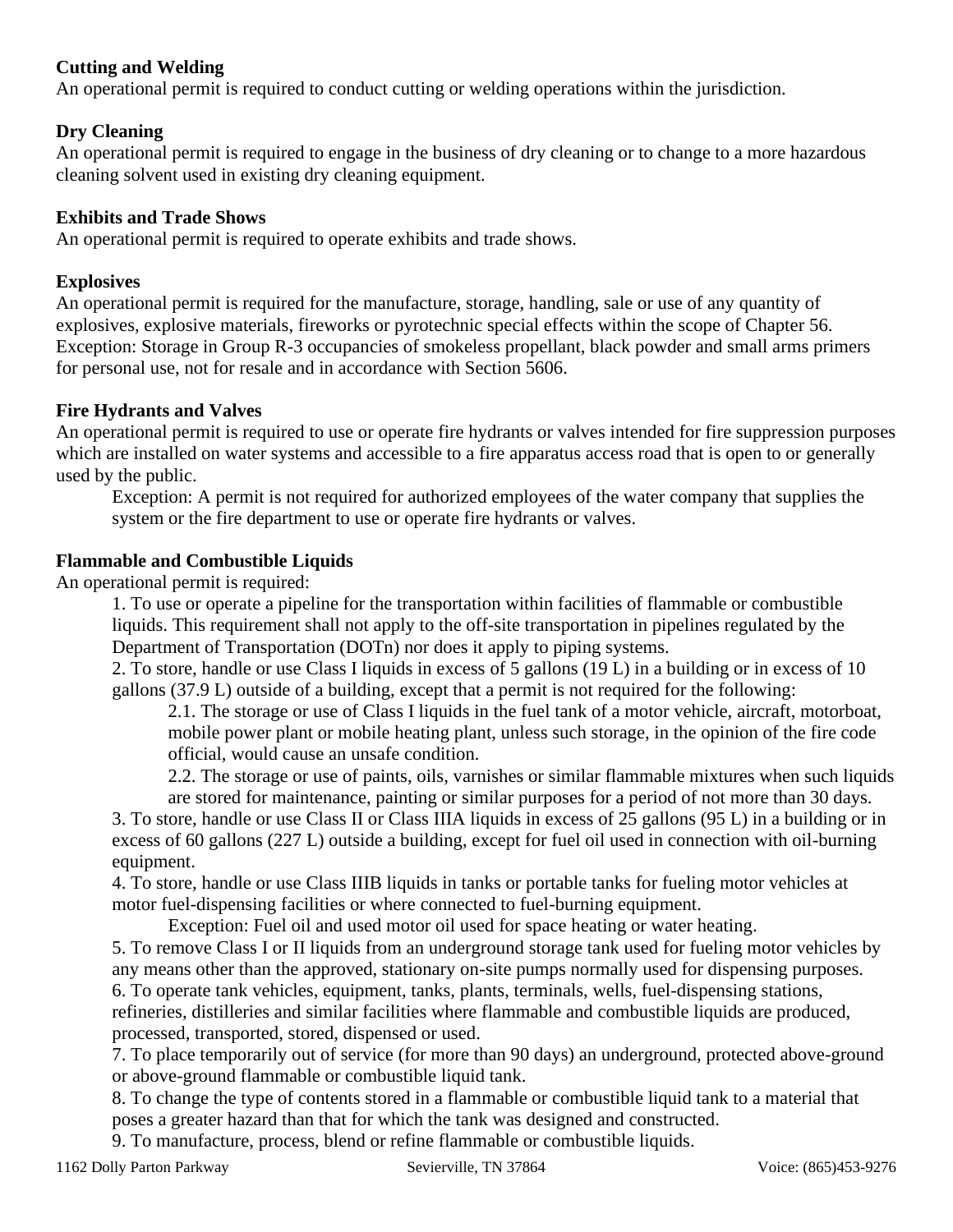10. To engage in the dispensing of liquid fuels into the fuel tanks of motor vehicles at commercial, industrial, governmental or manufacturing establishments.

11. To utilize a site for the dispensing of liquid fuels from tank vehicles into the fuel tanks of motor vehicles, marine craft and other special equipment at commercial, industrial, governmental or manufacturing establishments.

## **Floor Finishing**

An operational permit is required for floor finishing or surfacing operations exceeding 350 square feet (33 m2) using Class I or Class II liquids.

## **Fruit and Crop Ripening**

An operational permit is required to operate a fruit- or crop-ripening facility or conduct a fruit-ripening process using ethylene gas.

## **Fumigation and Insecticidal Fogging**

An operational permit is required to operate a business of fumigation or insecticidal fogging, and to maintain a room, vault or chamber in which a toxic or flammable fumigant is used.

## **Hazardous Materials**

An operational permit is required to store, transport on site, dispense, use or handle hazardous materials in excess of the amounts listed in Table 105.6.20.

## **HPM Facilities**

An operational permit is required to store, handle or use hazardous production materials.

## **High-Piled Storage**

An operational permit is required to use a building or portion thereof as a high-piled storage area exceeding 500 square feet (46 m2).

# **Hot Work Operations**

An operational permit is required for hot work including, but not limited to:

- 1. Public exhibitions and demonstrations where hot work is conducted.
- 2. Use of portable hot work equipment inside a structure.
	- Exception: Work that is conducted under a construction permit.
- 3. Fixed-site hot work equipment, such as welding booths.
- 4. Hot work conducted within a wildfire risk area.
- 5. Application of roof coverings with the use of an open-flame device.

6. When approved, the fire code official shall issue a permit to carry out a hot work program. This program allows approved personnel to regulate their facility's hot work operations. The approved personnel shall be trained in the fire safety aspects denoted in this chapter and shall be responsible for issuing permits requiring compliance with the requirements found in Chapter 35. These permits shall be issued only to their employees or hot work operations under their supervision.

## **Industrial Ovens**

An operational permit is required for operation of industrial ovens regulated by Chapter 30.

## **Lumber Yards and Woodworking Plants**

An operational permit is required for the storage or processing of lumber exceeding 100,000 board feet (8,333 ft3) (236 m3).

# **Liquid- Or Gas-Fueled Vehicles or Equipment in Assembly Buildings**

1162 Dolly Parton Parkway Sevierville, TN 37864 Voice: (865)453-9276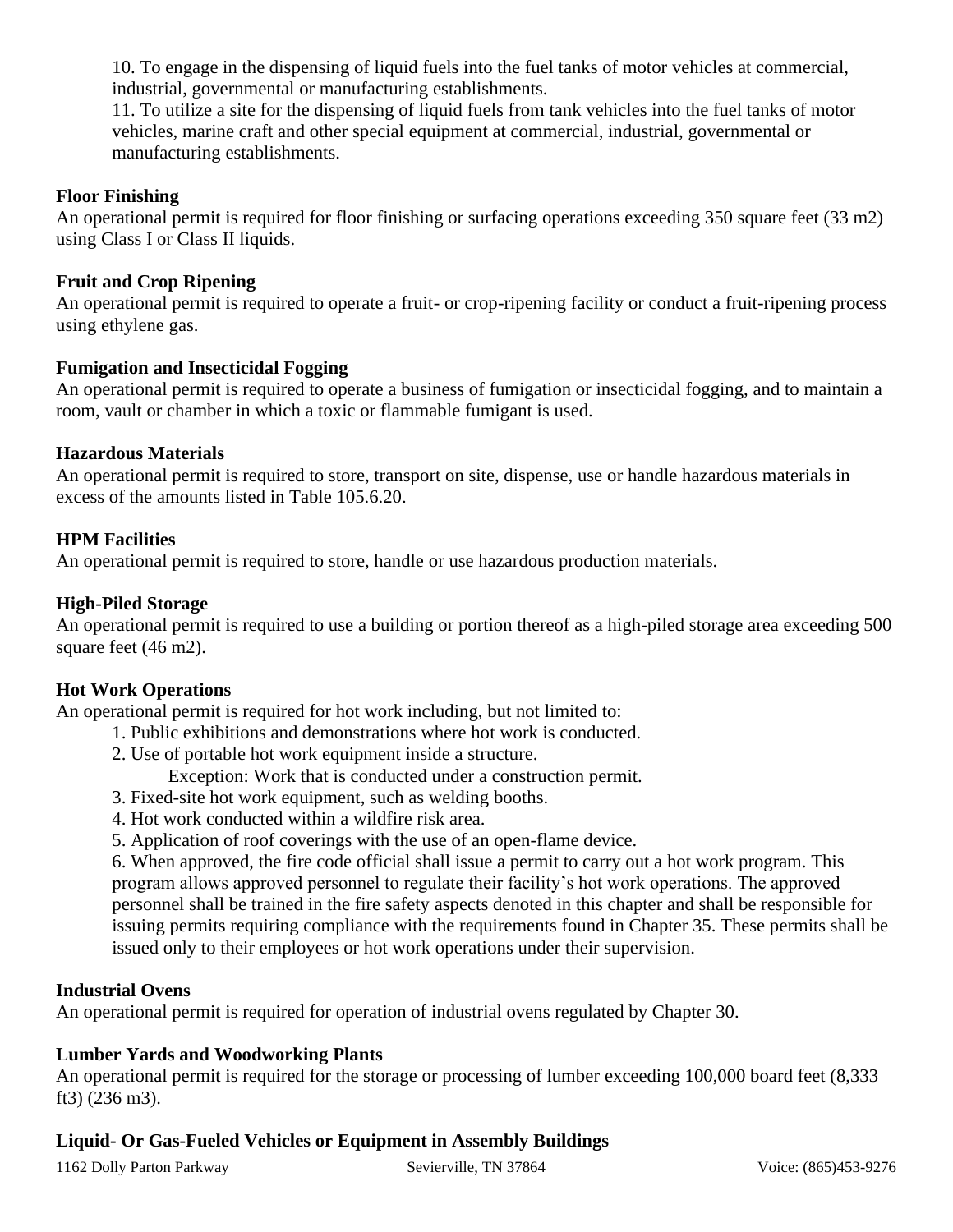An operational permit is required to display, operate or demonstrate liquid- or gas-fueled vehicles or equipment in assembly buildings.

# **LP-gas**

An operational permit is required for:

1. Storage and use of LP-gas.

**Exception:** A permit is not required for individual containers with a 500-gallon (1893 L) water capacity or less or multiple container systems having an aggregate quantity not exceeding 500 gallons (1893 L), serving occupancies in Group R-3.

2. Operation of cargo tankers that transport LP-gas.

# **Magnesium**

An operational permit is required to melt, cast, heat treat or grind more than 10 pounds (4.54 kg) of magnesium.

# **Miscellaneous Combustible Storage**

An operational permit is required to store in any building or upon any premises in excess of 2,500 cubic feet (71 m3) gross volume of combustible empty packing cases, boxes, barrels or similar containers, rubber tires, rubber, cork or similar combustible material.

# **Mobile Cooking Unit**

A permit is required for mobile or temporary food preparation that uses appliances that produce smoke or grease-laden vapors.

# **Open Burning**

An operational permit is required for the kindling or maintaining of an open fire or a fire on any public street, alley, road, or other public or private ground. Instructions and stipulations of the permit shall be adhered to.

Exception: Recreational fires.

# **Open Flames and Torches**

An operational permit is required to remove paint with a torch; or to use a torch or open-flame device in a wildfire risk area.

# **Open Flames and Candles**

An operational permit is required to use open flames or candles in connection with assembly areas, dining areas of restaurants or drinking establishments.

# **Organic Coatings**

An operational permit is required for any organic-coating manufacturing operation producing more than 1 gallon (4 L) of an organic coating in one day.

# **Places of Assembly**

An operational permit is required to operate a place of assembly.

# **Private Fire Hydrants**

An operational permit is required for the removal from service, use or operation of private fire hydrants. Exception: A permit is not required for private industry with trained maintenance personnel, private fire brigade or fire departments to maintain, test and use private hydrants.

# **Pyrotechnic Special Effects Material**

An operational permit is required for use and handling of pyrotechnic special effects material.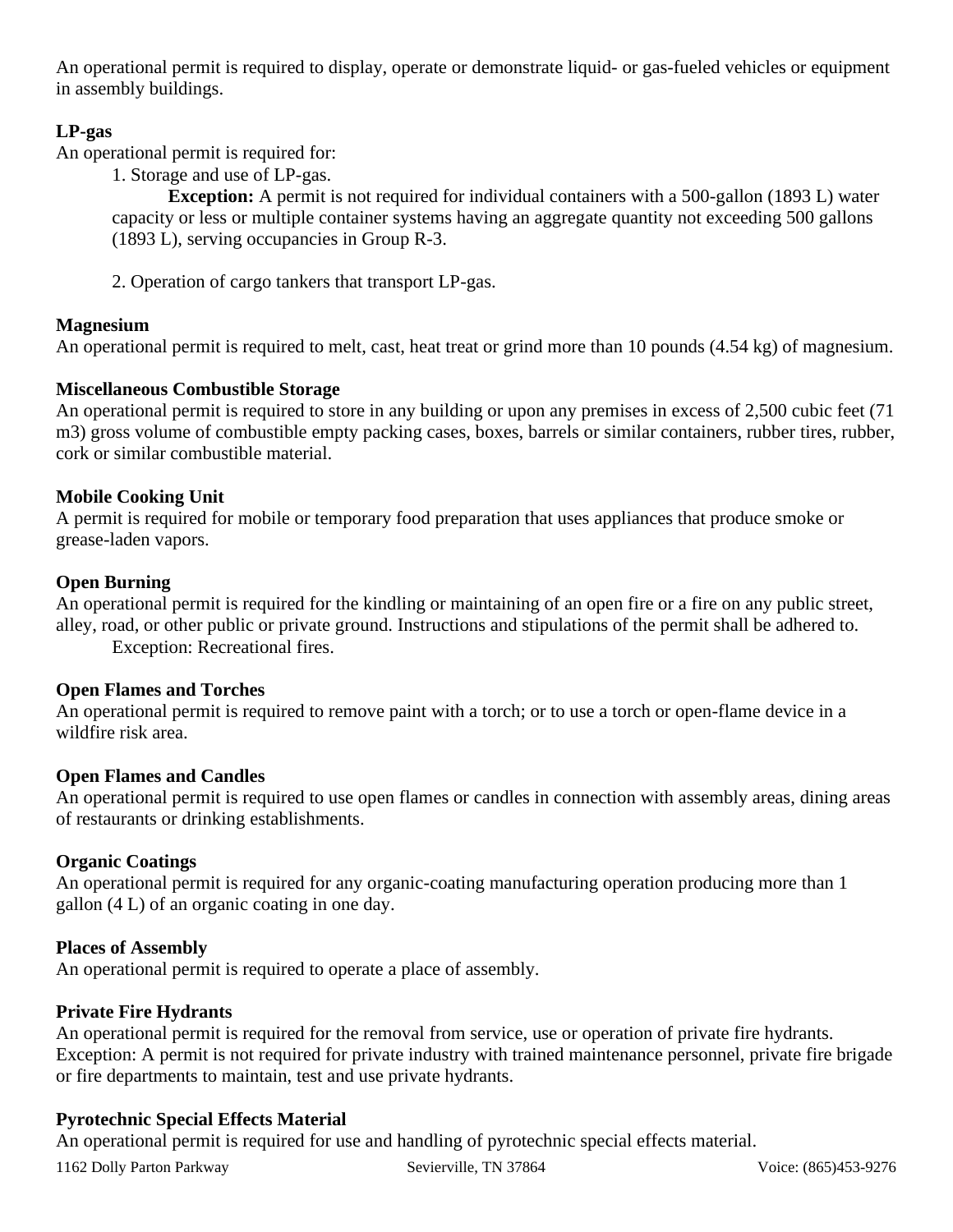## **Pyroxylin Plastics**

An operational permit is required for storage or handling of more than 25 pounds (11 kg) of cellulose nitrate (pyroxylin) plastics, and for the assembly or manufacture of articles involving pyroxylin plastics.

## **Refrigeration Equipment**

An operational permit is required to operate a mechanical refrigeration unit or system regulated by Chapter 6.

## **Repair Garages and Motor Fuel-Dispensing Facilities**

An operational permit is required for operation of repair garages, and automotive, marine and fleet motor fueldispensing facilities.

## **Rooftop Heliports**

An operational permit is required for the operation of a rooftop heliport.

## **Short-Term Rental Unit**

An operational permit is required for the operation of a Short-Term Rental Unit.

*A Short-Term Rental Unit is a residential dwelling that is rented, either in full or in part, for less than 30 continuous days. This includes, but is not limited to, a cabin, house, condominium, or apartment. A Short-Term Rental Unit is not a hotel or similar constructed establishment.*

## **Spraying or Dipping**

An operational permit is required to conduct a spraying or dipping operation utilizing flammable or combustible liquids, or the application of combustible powders regulated by Chapter 24.

## **Storage of Scrap Tires and Tire Byproducts**

An operational permit is required to establish, conduct or maintain storage of scrap tires and tire byproducts that exceeds 2,500 cubic feet (71 m3) of total volume of scrap tires, and for indoor storage of tires and tire byproducts.

## **Temporary Membrane Structures and Tents**

An operational permit is required to operate an air-supported temporary membrane structure or a tent having an area in excess of 400 square feet (37 m2).

Exceptions:

- 1. Tents used exclusively for recreational camping purposes.
- 2. Tents open on all sides, which comply with all of the following:
- 2.1. Individual tents having a maximum size of 700 square feet (65 m2).

2.2. The aggregate area of multiple tents placed side by side without a fire break clearance of not less than 12 feet (3658 mm) shall not exceed 700 square feet (65 m2) total.

2.3. A minimum clearance of 12 feet (3658 mm) to structures and other tents shall be provided.

## **Tire-Rebuilding Plants**

An operational permit is required for the operation and maintenance of a tire-rebuilding plant.

## **Waste Handling**

An operational permit is required for the operation of wrecking yards, junk yards and waste material-handling facilities.

## **Wood Products**

An operational permit is required to store chips, hogged material, lumber or plywood in excess of 200 cubic feet (6 m3).

1162 Dolly Parton Parkway Sevierville, TN 37864 Voice: (865)453-9276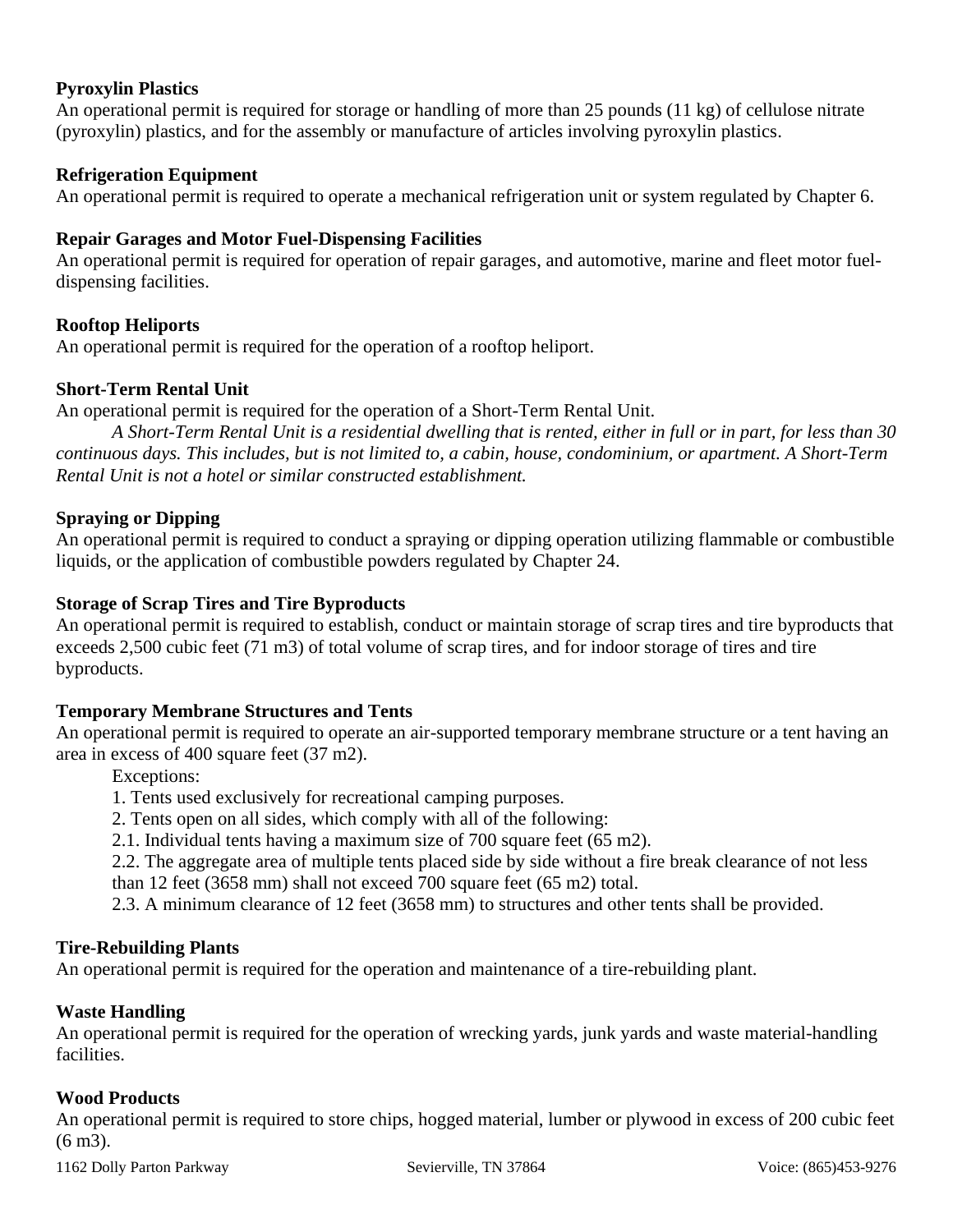# **Required Construction Permits**

The fire code official is authorized to issue construction permits for work as set forth in Sections 105.7.1 through 105.7.16.

## **Automatic Fire-Extinguishing Systems**

A construction permit is required for installation of or modification to an automatic fire-extinguishing system. Maintenance performed in accordance with this code is not considered a modification and does not require a permit.

## **Battery Systems**

A permit is required to install stationary storage battery systems having a liquid capacity of more than 50 gallons (189 L).

## **Compressed Gases**

When the compressed gases in use or storage exceed the amounts listed in Table 105.6.8, a construction permit is required to install, repair damage to, abandon, remove, place temporarily out of service, or close or substantially modify a compressed gas system.

Exceptions:

1. Routine maintenance.

2. For emergency repair work performed on an emergency basis, application for permit shall be made within two working days of commencement of work.

## **Cryogenic Fluids**

A construction permit is required for installation of or alteration to outdoor stationary cryogenic fluid storage systems where the system capacity exceeds the amounts listed in Table 105.6.10. Maintenance performed in accordance with this code is not considered an alteration and does not require a construction permit.

## **Emergency Responder Radio Coverage System**

A construction permit is required for installation of or modification to emergency responder radio coverage systems and related equipment. Maintenance performed in accordance with this code is not considered a modification and does not require a permit.

## **Fire Alarm and Detection Systems and Related Equipment**

A construction permit is required for installation of or modification to fire alarm and detection systems and related equipment. Maintenance performed in accordance with this code is not considered a modification and does not require a permit.

## **Fire Pumps and Related Equipment**

A construction permit is required for installation of or modification to fire pumps and related fuel tanks, jockey pumps, controllers and generators. Maintenance performed in accordance with this code is not considered a modification and does not require a permit.

# **Flammable and Combustible Liquids**

A construction permit is required:

1. To install, repair or modify a pipeline for the transportation of flammable or combustible liquids.

2. To install, construct or alter tank vehicles, equipment, tanks, plants, terminals, wells, fuel-dispensing stations, refineries, distilleries and similar facilities where flammable and combustible liquids are produced, processed, transported, stored, dispensed or used.

3. To install, alter, remove, abandon or otherwise dispose of a flammable or combustible liquid tank.